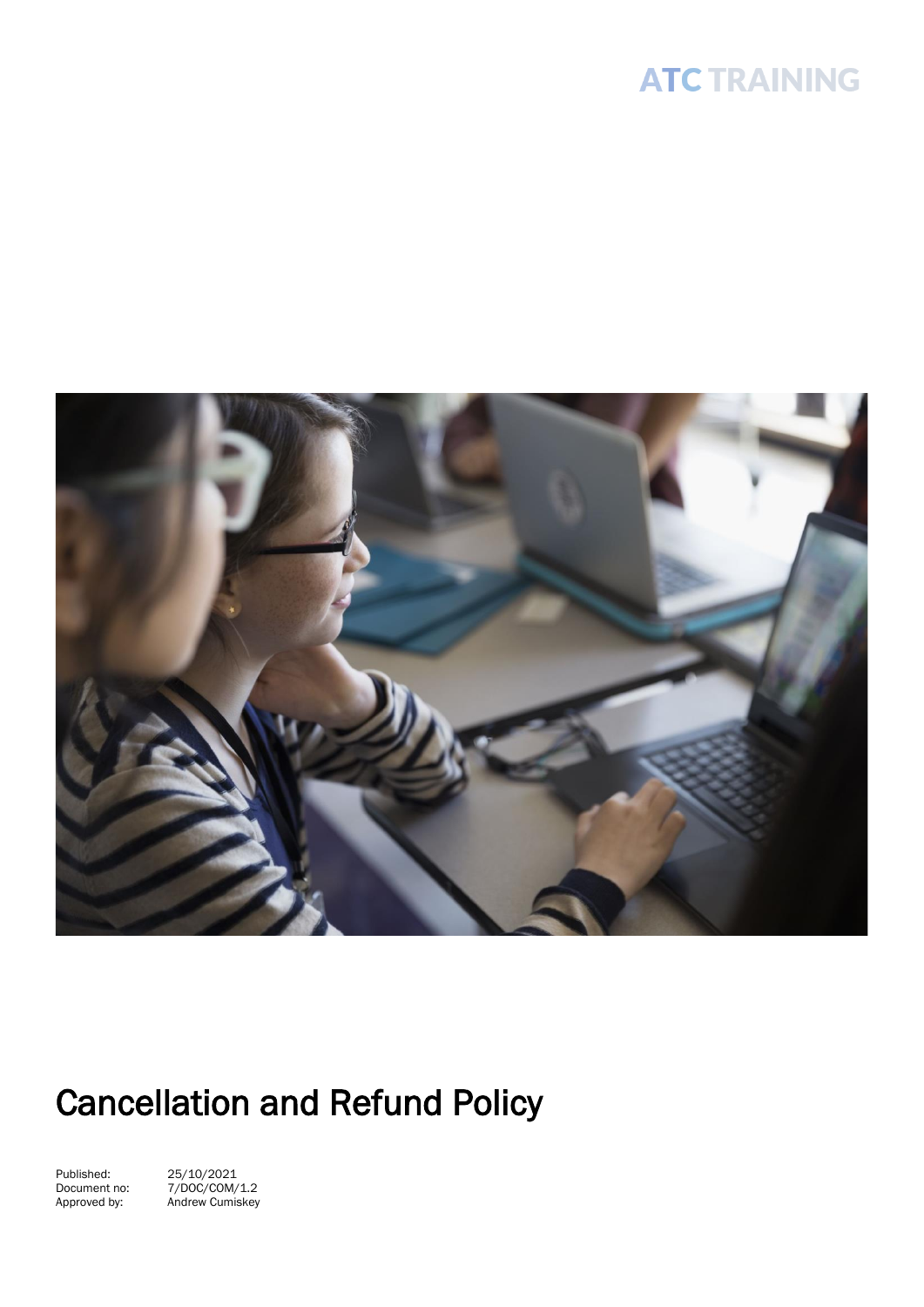### **Contents**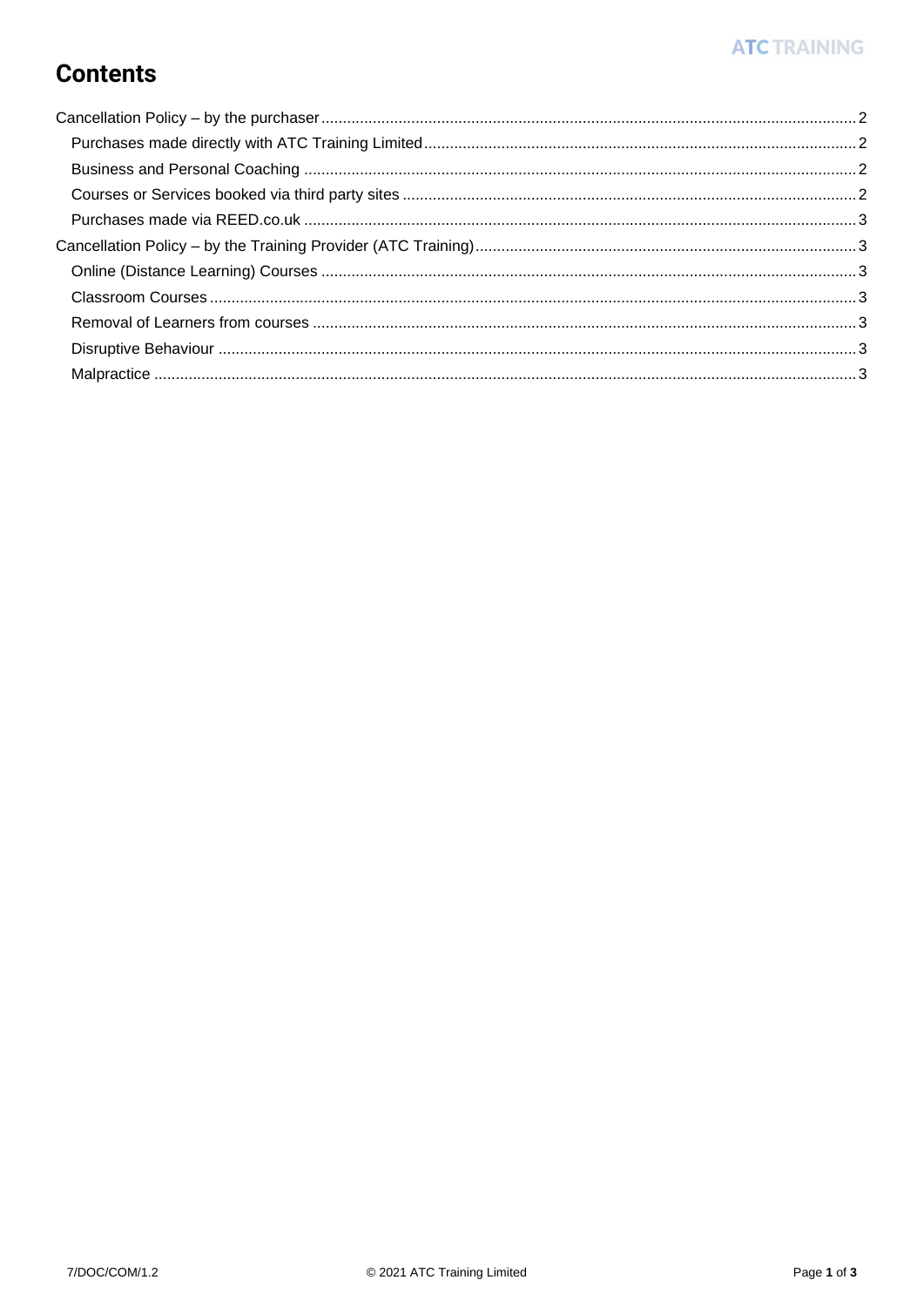#### <span id="page-2-0"></span>Cancellation Policy – by the purchaser

#### <span id="page-2-1"></span>Purchases made directly with ATC Training Limited

#### Refunds policy for online (distance learning) courses

A full refund will be paid if requested within 14 days of purchase on the following conditions:

- The student has not started the online course
- ATC Training receive the refund request in writing by email within 14 days of purchase.

As an alternative to a refund, the student's name may be changed to another delegate at no cost within 14 days. Refund or name change requests can be sent to [info@atctraining.co.uk.](mailto:info@atctraining.co.uk)

#### Name changes for online (distance learning) courses

If the user has not yet commenced or completed the training, a name change is permitted free of charge within 14 days of the original purchase. Outside of 14 days, a name change may be permitted at the discretion of ATC Training. Please contac[t info@atctraining.co.uk](mailto:info@atctraining.co.uk) to request the name change.

#### Exceptional refunds for online (distance learning) courses

If the course purchased is not what you were expecting, please contact us to discuss your concerns and if necessary, refer to the complaints policy.

#### Refund policy for classroom open/public courses

A full refund is available for cancellations received within 14 days of purchase, unless the scheduled course delivery date is within 28 days, in which case the table below will apply.

The following table indicates the refund available, relating to the scheduled delivery date and date of purchase and date of the cancellation request received in writing:

|                             | Cancellation received in writing |                                  |                                    |                                |
|-----------------------------|----------------------------------|----------------------------------|------------------------------------|--------------------------------|
| <b>Options Available</b>    | Within 14 days of<br>course date | Within 28 days of<br>course date | At least 29 days<br>of course date | Within 14 days of<br>purchase* |
| Refund                      | Non-refundable                   | 50% refund                       | Full refund                        | Full refund                    |
| Change of date              | Non-changeable                   | Change of date<br>available      | Change of date<br>available        | Change of date<br>available    |
| Change of<br>delegate names | Free of charge                   | Free of charge                   | Free of charge                     | Free of charge                 |

\*A full refund is available for cancellations within 14 days of purchase if the course delivery date is NOT within 28 days.

#### Refund policy for classroom in-house courses

Unless otherwise agreed, the cancellation policy as stated above shall apply. In terms of cancellation period, the 'date of purchase' is defined as either the date payment received, a purchase order number received, or the date that the invoice was issued upon request of the customer (whichever is earlier).

#### <span id="page-2-2"></span>Business and Personal Coaching

Coaching Sessions or appointments cancelled within 72 hours' notice will be chargeable at 100% of the agreed rate. Cancellation with more than 72 hours' notice will not be charged.

#### <span id="page-2-3"></span>Courses or Services booked via third party sites

For courses booked through third parties including deal sites, refunds must be sought through the site purchased and subject to their T&C's.